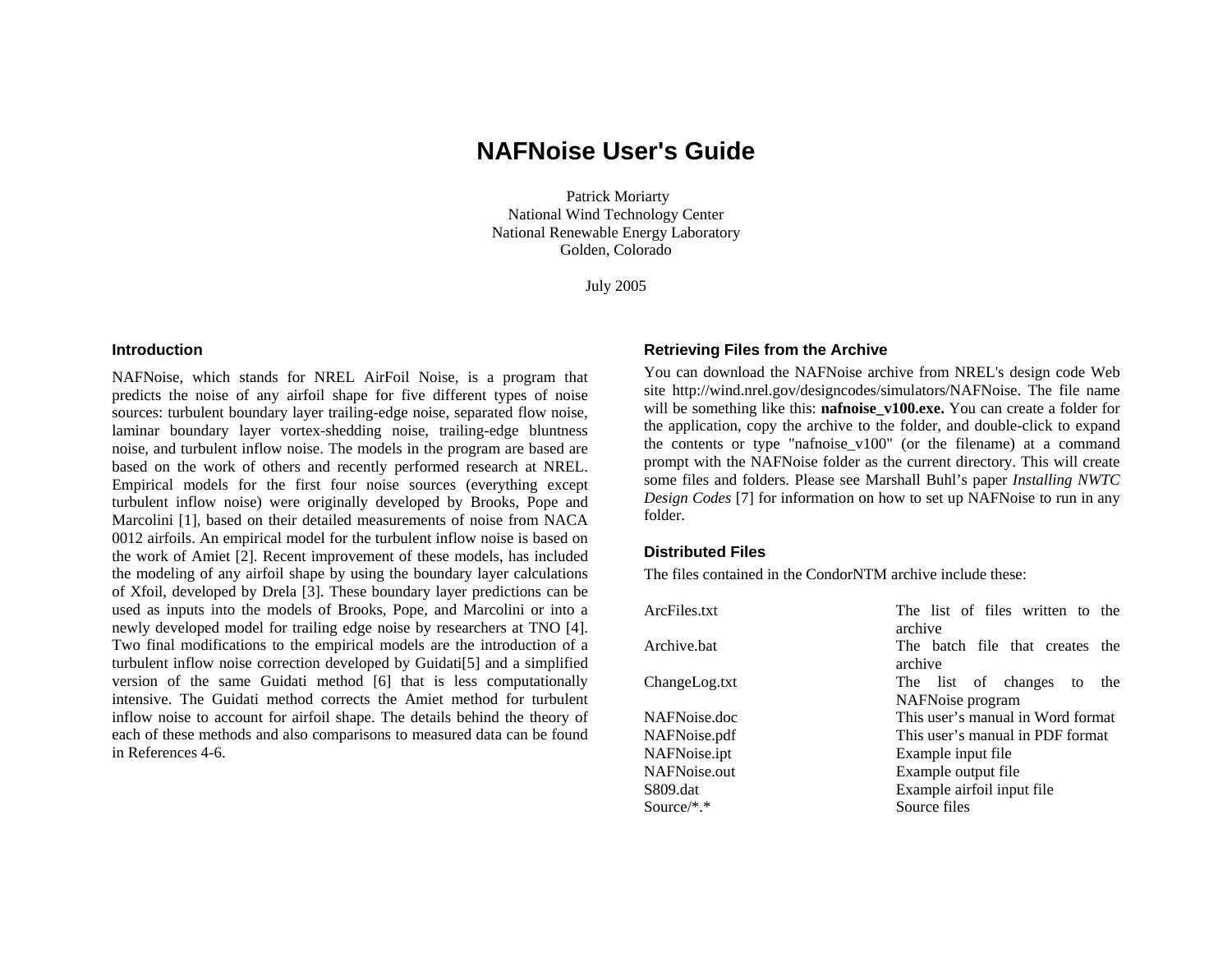## **Running NAFNoise**

To run NAFNoise, type "nafnoise <input filename>" at a command prompt, where the input filename is optional. If you do not supply NAFNoise with an input filename, it will use the default input filename, which is "nafnoise.ipt." The output filename will be the root of the input filenename with an extension of ".out." For example, the output file for the default input file would be "nafnoise.out."

## **Modifying the Input File**

You will need to modify the input file to examine your own airfoil shape. Do not change the format of the lines or the number of lines given in the example input file or NAFNoise will not work correctly. Below is a line-byline description of the various input parameters contained in the input file.

The first three lines of the input file are not used by the program, but serve as places to write comments about the data contained in the input file and its use.

The first section of the input file contains the atmospheric constants used by NAFNoise, which includes the speed of sound, the kinematic viscosity and the density of air. Note that all input parameters must be in SI units.

The next section of the input file describes the program settings that tell NAFNoise which noise sources to compute and how to compute them. The first variable, *ITRIP*, specifies the boundary layer tripping of the airfoil. If *ITRIP* is set to 0, the boundary layer will not be tripped. A setting of 1 indicates "heavy" tripping, while 2 is for "light" tripping. The difference between these last two tripping settings is only important if the user chooses to calculate the boundary layer thicknesses using the empirical relations of Brooks, Pope, and Marcolini (BPM) [1]. The "heavy" tripping setting will produce larger boundary layer thicknesses (as described in Ref. 1) and louder boundary layer noise. A "light" tripping setting of 2 is recommended when comparing to data from measurements different from those of BPM. If you are using Xfoil to calculate boundary layer properties, a value for *ITRIP* of 1 or 2 will produce an identical result for a tripped airfoil.

The next line in the input file, *X\_BLMethod*, indicates the method for calculating the boundary layer properties. A value of 1 will cause NAFNoise to use the empirical relations BPM. A setting of 2 will result in Xfoil routines being used to calculate boundary layer properties based on the input airfoil shape.

The next line in the input file is for the parameter, *TBL\_Method*. *TBL\_Method* determines which method, if any, will be used to determine the turbulent boundary layer trailing-edge noise. If *TBL\_Method* is set to 0, no turbulent boundary layer noise will be calculated. If it is set to 1, the BPM emperical relations will be used to calculate this noise source. And if the setting is 2, the TNO [6] method will be used. Note that if the TNO model is used, the boundary layer properties are automatically calculated using Xfoil.

The next line in the input file controls the setting for the *TI\_Method* parameter. This parameter is used to determine the method of calculation for turbulent inflow noise. If *TI\_Method* is set to 0, no turbulent inflow noise is calculated. If it is set to 1, the turbulent inflow noise is calculated using the method of Amiet [2] based on a flat plate response to turbulence (i.e. airfoil shape is not modeled). If *TI\_Method* is 2, the full Guidati prediction method is employed [5]. This method uses a correction to the Amiet model based on the airfoil shape and will take a significant amount of computation time, dependent on the settings described below in the TI section. The final choice for *TI\_Method* is 3, which will invoke a simplified linear version of the Guidati method [6]. This simplified method is much less computationally intensive, but for reasonable accuracy the method should be limited to Strouhal numbers (dimensionless frequency based on chord length) lower than about 75.

The next line in the input file is for the variable *IBLUNT*, which controls the trailing edge bluntness calculation. If *IBLUNT* is 0 no bluntness noise will be calculated, but if the parameter is set to 1, NAFNoise will estimate the bluntness noise using the empirical relations of BPM.

The final parameter in this section of the input file, *ILAM*, controls the laminar boundary layer vortex-shedding noise. If the value of *ILAM* is 0, no laminar boundary layer noise will be calculated, but if the *ILAM* is to 1, NAFNoise will estimate the laminar boundary layer noise using the empirical relations of BPM. Note that if calculation of laminar boundary layer noise is desired, the boundary layer must not be tripped and therefore the parameter *ITRIP* must be 0.

The next section of the input file is reserved for the airfoil properties. These properties include the airfoil chord length, the airfoil span (normal to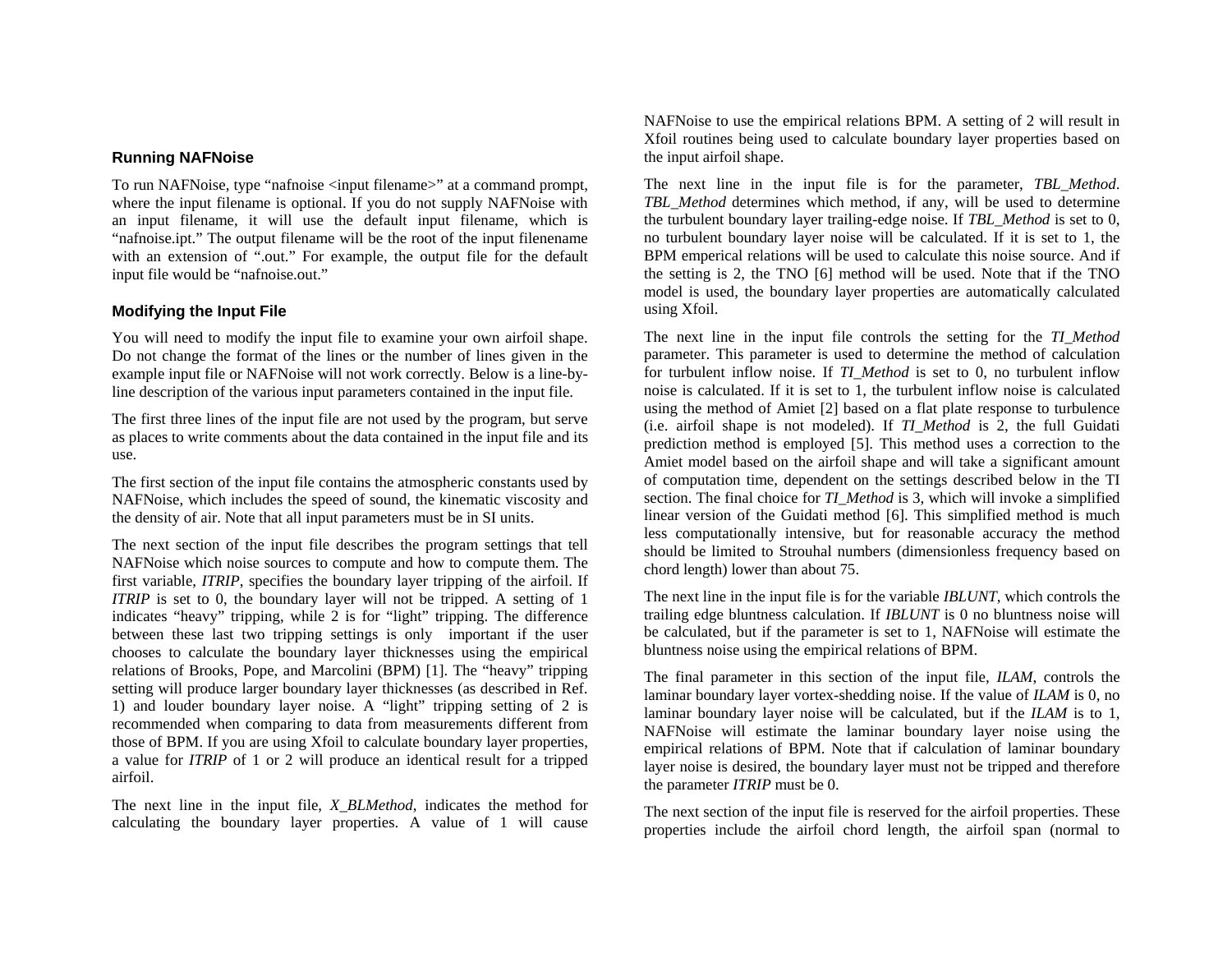chord), the freestream velocity, the angle of attack, the trailing edge thickness, and the trailing edge angle. All of the angles are in units of degrees. The one quantity that requires definition is the trailing edge angle, which is the angle between the upper and lower surface at the trailing edge.

The section after airfoil properties specifies the input variables for the Xfoil input. These parameters are important for users using Xfoil to calculate the boundary layer properties, for either the BPM or TNO trailing edge noise model or for users implementing the Guidati turbulent inflow noise model. The first two input variables of this section are the locations of the trip on the lower and upper surface of the airfoil measured by the distance from the leading edge and normalized by the chord length. The next line of the input file is reserved for a logical variable that specifies whether the airfoil of interest is a NACA series airfoil. Xfoil has the ability to generate both 4 digit and 5-digit NACA airfoil shapes and there is no need for a separate airfoil input file. If this input line is "TRUE", the next line should be the number of the NACA airfoil. If the *ISNACA* variable is "FALSE", the next line should be the name of the airfoil input file. The format of this secondary input file should be readable by Xfoil [8], which typically is a two-column format with normalized (by chord) x- and y- positions of the upper and lower surface. See the example s809.dat airfoil file supplied in the NAFNoise archive. The first line of this airfoil file should be the name of the airfoil and if it is not, NAFNoise will ask for a name from the user.

The next section of primary input file is dedicated to the turbulent inflow noise parameters. If the user does not want to calculate turbulent inflow noise, this section can be ignored. The first line of this section is the turbulence intensity of the incoming flow in the streamwise direction. Typically, this is defined as the RMS velocity divided by the mean velocity of the oncoming flow. The next line of this section is for the turbulent length scale, or more specifically, the integral turbulent length scale of the streamwise turbulence. This length scale is defined in most turbulence textbooks and empirical relations exist if the quantity is unknown. The length should be input in meters. The next two lines in the input file are the airfoil thickness at 1% and 10% chord respectively. These parameters are used for the simplified linear Guidati model and are normalized by the chord length. After the thickness parameters, the next two lines in the input file are used by the full Guidati method. The first line is the number of streamlines used by the Guidati method to convect vorticity past the airfoil [5]. The higher this number, the more accurate the relationship will be at higher frequencies, but also the longer the computation time. Typically, the

number should be 400 or more to obtain accurate results at frequencies greater than 10 kHz. The user may wish to perform a sensitivity study on this parameter before converging on a final answer. The final line in this section is the distance between streamlines in the Guidati model. Similar to the number of streamlines, the distance between streamlines must be smaller for higher frequencies, but a smaller number increases the computational overhead.

When using the Guidati model, note that the screen will show a lift coefficient that is higher than the one predicted by Xfoil in the same window. This is because the Guidati method uses an inviscid solution of the airflow around the airfoil, while Xfoil uses a viscous solution.

The final section of the input file contains the observer location variables. The first line is the absolute distance of the observer from the trailing edge of the airfoil in meters. The last two lines are angular positions of the observer relative to the trailing edge. The first angle, *PHI*, is relative to a line running parallel to the span of the airfoil and is positive on the upper surface and right-hand side when looking upstream (see [1] or [4] for a diagram). The second angle, *THETA*, is relative to the chordline running from the leading edge through the trailing edge and is positive on the upper surface of the airfoil. The units of these angle inputs are degrees.

## **NAFNoise Output**

The output file produced by NAFNoise is relatively straightforward. The first three lines of the output file are a description of the run including the time and date. Below this are eight columns of data. The first column is the frequency in one-third octave bands. The next two columns are turbulent boundary layer noise predictions for both sides of the airfoil. The fourth column is separating flow noise, which is important at higher angles of attack. The fifth column is the laminar boundary layer vortex-shedding noise. The sixth column is the trailing edge bluntness noise. The seventh column is the turbulent inflow noise. And finally, the eighth column is the total of all noise sources combined.